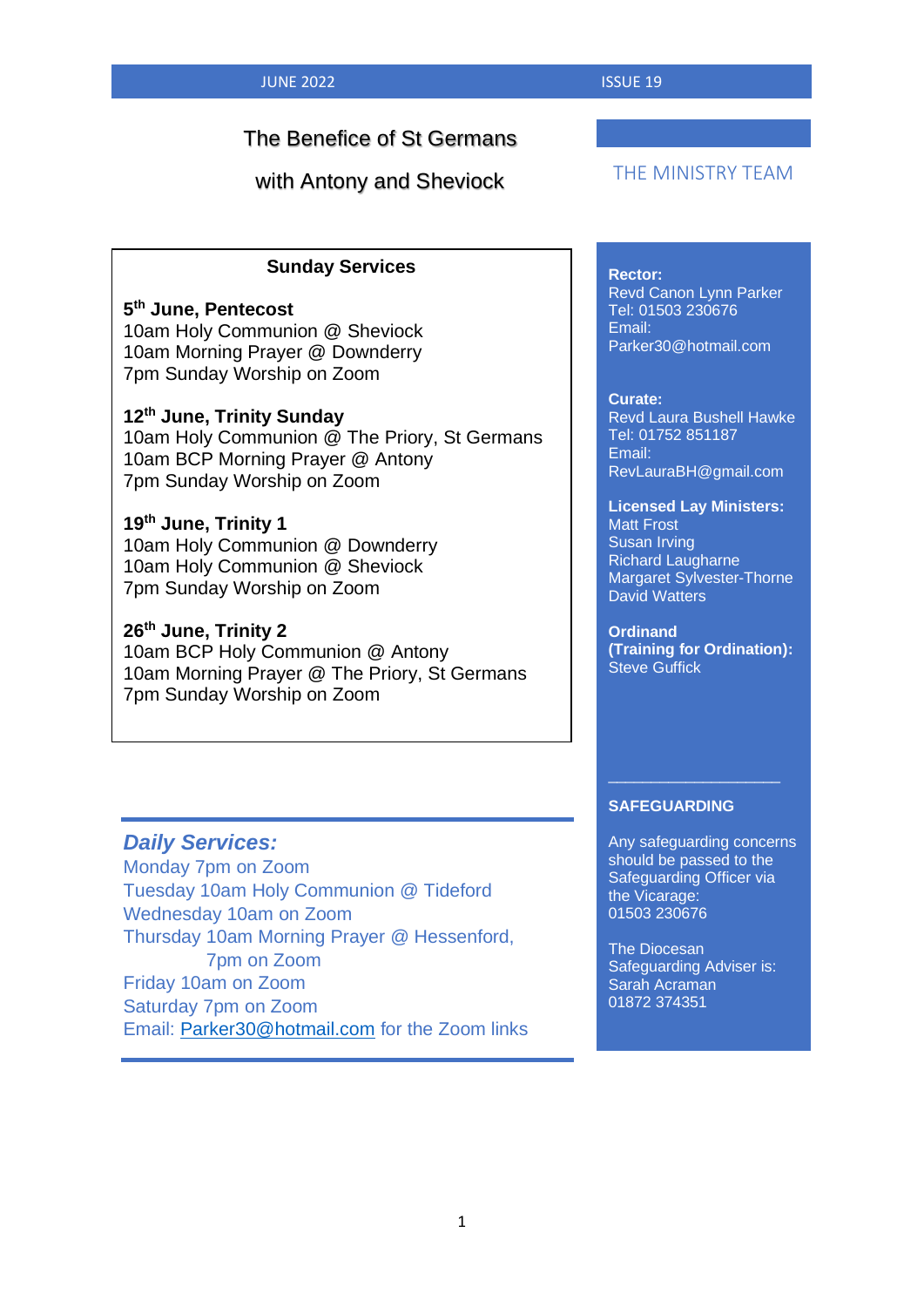#### **JUNE 2022 ISSUE 19**



## **A letter from Revd Canon Lynn Parker**

To the congregations of the parishes of the St Germans Group, with Antony and **Sheviock** 

I hereby give you three months' notice that I intend to retire in August having reached the age of 68. My last working day will be 31<sup>st</sup> August 2022.

I shall be leaving the benefice, but I will be staying in the Deanery and therefore within the Diocese.

Working as a priest has been a happy and fulfilling time, and I now look forward to serving and ministering in a different way through retirement.

May I take this opportunity to thank you for all the help and support you have given me during my time serving you here.

It has not been easy with having a pandemic start 8 months after arrival in the new benefice, but we have all pulled together through it, and learnt new skills and ways of working and worshipping together.

As I leave, the benefice will be taking on change again as it goes through the On The Way process of joining with another benefice, but I am certain that you have the resilience and skills to do this in a positive manner and embrace the new opportunities that will be before you.

With love and best wishes for the future Lynn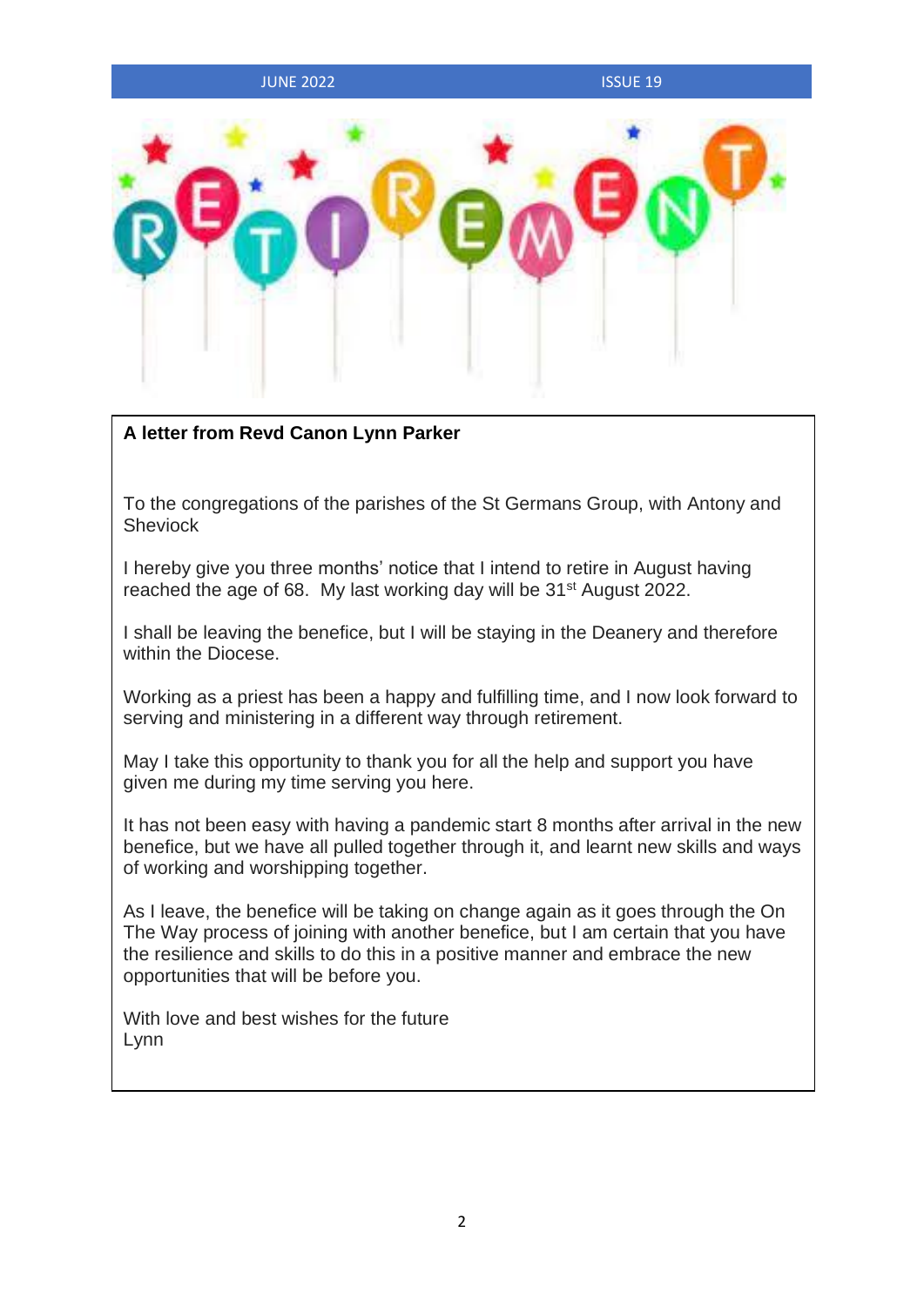## **On The Way Deanery Plan**

Our Deanery, East Wivelshire, started the Diocesan process known as On The Way in June 2021. During the process we were required to look at various models of mission, church, leadership and ministry (staffing) and consider various pioneering approaches to form a vision for the Deanery for the next 5-10 years.

The plan was published on 30 May and sent to PCC secretaries and Deanery Synod reps. The Deanery will vote on the plan on 30<sup>th</sup> June. Please do speak to your Deanery Synod reps about the plan.

You can watch an update from Bishop Philip [here.](https://youtu.be/6p-LCjhMOkg?list=PLdTWyyx0WS7qi8lC3GshREKlFFYACvyQ6)

## **ON THE WAY PRAYER**

Faithful God, as you led your people of old, into a new and fruitful place, So, lead us too today we pray. Show us the way to go, and help us on the way with the courage and the faith and the imagination that we need that we may be the church that you are truly calling us to be. We ask this in the name of Jesus Christ our Lord. Amen.

The Deanery Website will carry the latest news for On The Way https://sites.google.com/view/east-wivelshire-deanery/on-the-way

# **Archdeacon's Visitation Monday 6th June, 7pm at St Ive**

The Visitation Services present an important opportunity to encourage, support and pray for Churchwardens. In particular the 'Archdeacons' Charge' gives the Archdeacons a chance to thank Churchwardens for their ministry and to publicly endorse their crucial role in the leadership of our parishes.

## **Churchwardens are required to attend one of the visitations in order to be admitted to office as officers of the Bishop and take up their legal responsibilities.**

This year in addition to the service and refreshments, there will be a 'marketplace' element with key resource providers and organisations including the Mothers' Union, Ecclesiastical (financial and insurance) advisers, members of the Safeguarding team and others. This will give our churchwardens a chance to ask questions, seek advice and access resources to support them in their ministry.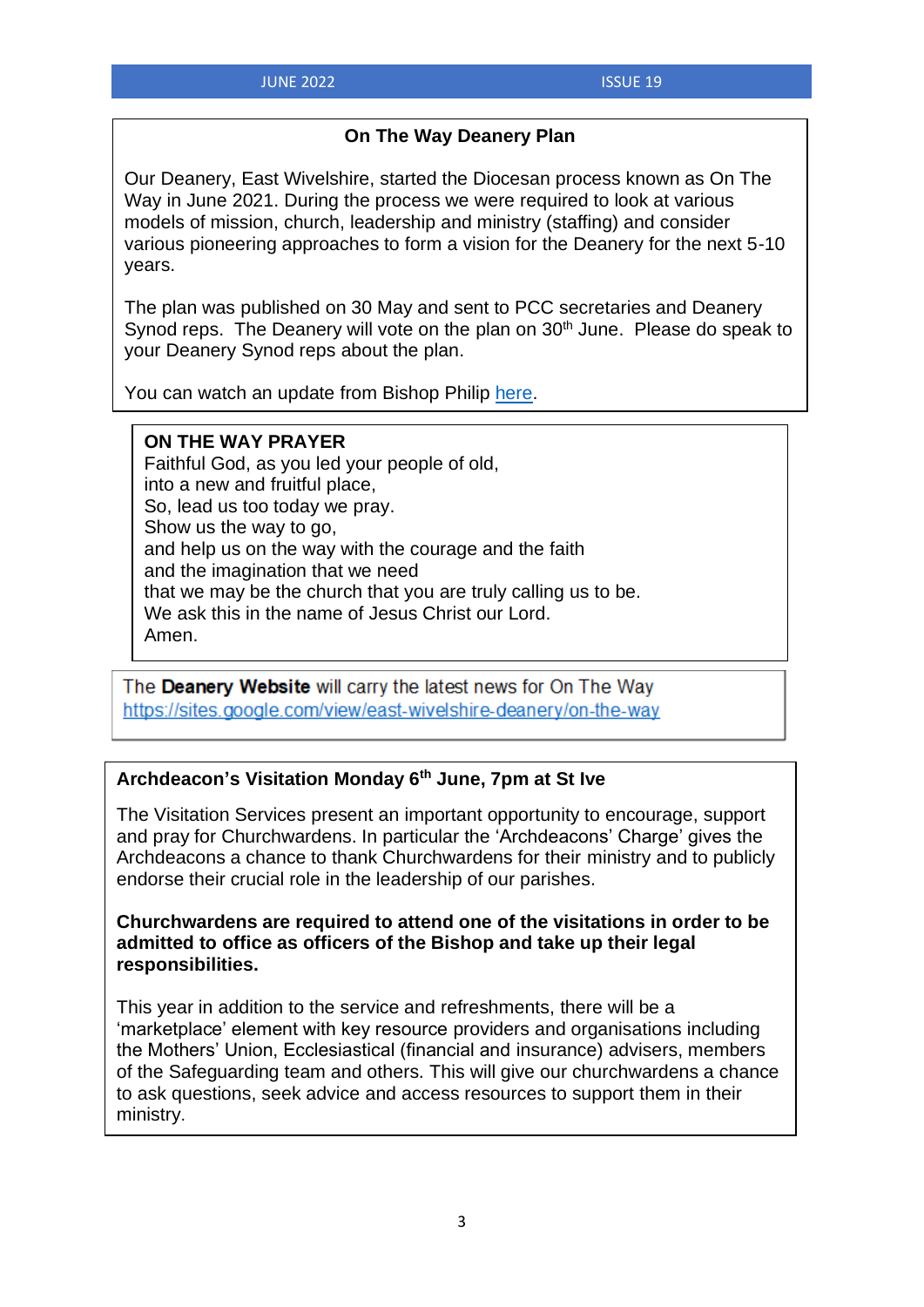#### **From the Diocese of Truro website:**

### **"Will we engage in the adventurous, risky faith God calls us to – or not?"**

That was the question Bishop Philip asked of members of Diocesan Synod on Saturday 28<sup>th</sup> May when it met for the first time this year.

In a speech that acknowledged the difficulties of the past few years and highlighted the challenges parishes faced, Bishop Philip emphasised the need to "attempt the impossible".

"I want to say without equivocation or apology that what we are trying to do in the Diocese of Truro at the moment is to attempt the impossible. That is exactly what, as the Church of God, we should be doing. That is our core task, and our core business: to attempt the impossible."

He went on to add: "This world really does need God's church to be the very best it can be. The 'On the Way' process, which many of you have been involved with this year, is all about that – it's about helping us, together, to be the very best we can be, for our God and for his world."

He was unapologetic in his view that that work must start with the local "because the world experts in mission and ministry in any one place are the people of God already in that place… Most of the planning for fruitfulness and sustainability must happen locally – and although it's been painful in some places, it's been a real delight to see a number of deaneries find fresh vision, energy and indeed unity through the work of 'On the Way'.

"This is emphatically not about top-down imposition, but local empowerment, as many people in this room can testify: and rightly so.

"This is about local communities, imagining, in the Spirit, just what different and better, just what fruitfulness and sustainability, might look like in the particular places to which we have been sent; to which we have been called. And that ought to be an exciting exercise to undertake. I believe that for many it already has been so, as exciting, bold plans are developed. And I'm delighted by that."

While thanking people across the diocese for everything they have done, Bishop Philip also announced some new measures to support clergy and parishes.

"Life-giving leadership is a key element of both fruitfulness and sustainability. It matters hugely that we take good care of those who lead us in mission and ministry, both for their own sake and for the sake of the church they lead. We will be looking specifically at the issue of clergy well-being at our next meeting in September."

He was also keen to stress that the work and changes weren't confined to the local level. "Proper emphasis on the local does not mean we are passive at the 'centre'." So, he outlined some critical decisions that are being rolled out to accompany 'On the Way'.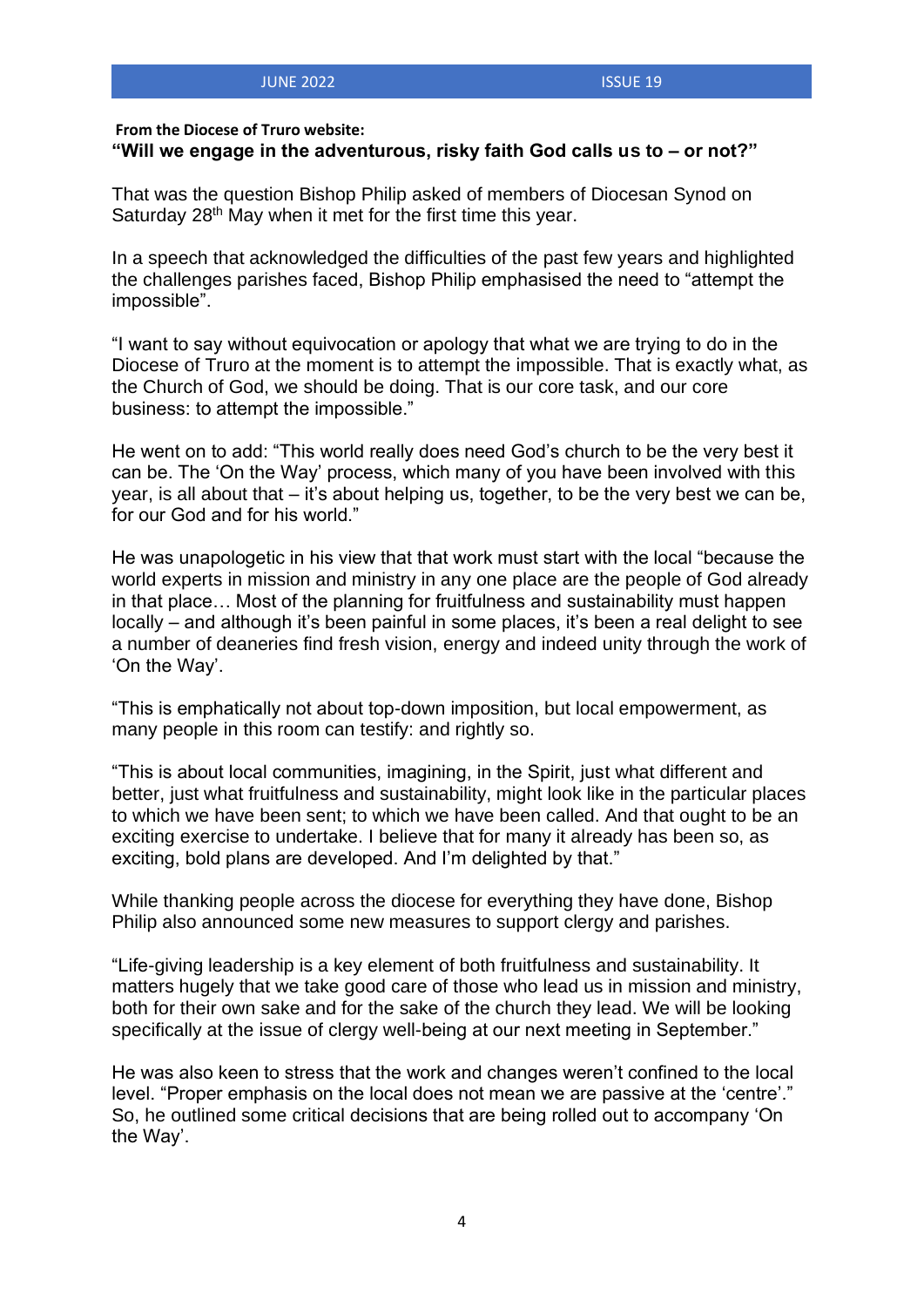#### **JUNE 2022 ISSUE 19**

Church House costs are being reduced by at least a quarter of a million pounds. "That amounts to some 12% of our shared costs budget. That has not been done without some pain, including redundancies of some fine members of staff, and it will reduce our central ability to serve our parishes, but I'm sure it's the right thing to do. When people complain about central costs then please remind them those costs are decreasing, not rising."

Then again, the diocese has committed to ensure that £800,000 of the funds received from the Archbishops' Council to support ministry in areas of economic deprivation, money known as Lowest Income Community Funding (LICF), is spent in, and with, the communities for whom it is intended. "It will be targeted where it is needed, and the decisions about which those places should be are being taken locally through the 'On the Way' process."

"Finally, as a matter of integrity, having received support from national reserves to set up the TM projects, we want to replicate that by drawing from our own reserves to invest in those deaneries that have not so far received TM funding. The Bishop's Diocesan Council has committed to investing at least £2 million over the next five to seven years from our reserves to support creative local initiatives in mission.

Those funds might be used to increase staffing in deaneries, whether of lay or ordained people. Equally in some deaneries clergy numbers might reduce but if they do that will be as a result of a local decision to do so. There is no diocesan plan to reduce them."

Bishop Philip was clear in his support of parish ministry. "I believe in the ministry of the parish church, I've devoted many years of my life to it, and I want to see each and every one renewed and revitalised in discipleship, evangelism, growth, service, confidence, hope and love – because it's just wonderful when that happens.

"It's because I believe in the ministry of the parish church that one of our five priorities is that we should be, 'a Church that is confident in its calling'. And in so many ways that is just what 'On the Way' is enabling and calling us to be: 'a Church that is confident in its calling'.

"Change; fruitfulness and sustainability, are impossible for us, but possible for our God, and therefore for his Church, if we will trust him. I think that is the simple and the biggest test we face. Will we trust our God for the future or not? I assure you that is a challenge I feel very keenly myself. Will we trust our God for the future – or not? Will we engage in the adventurous, risky faith he calls us to – or not?"

The full address is available on the Diocesan website [here.](https://trurodiocese.org.uk/wp-content/uploads/2022/05/Presidential-Address-May-2022-FINAL-VERSION.pdf)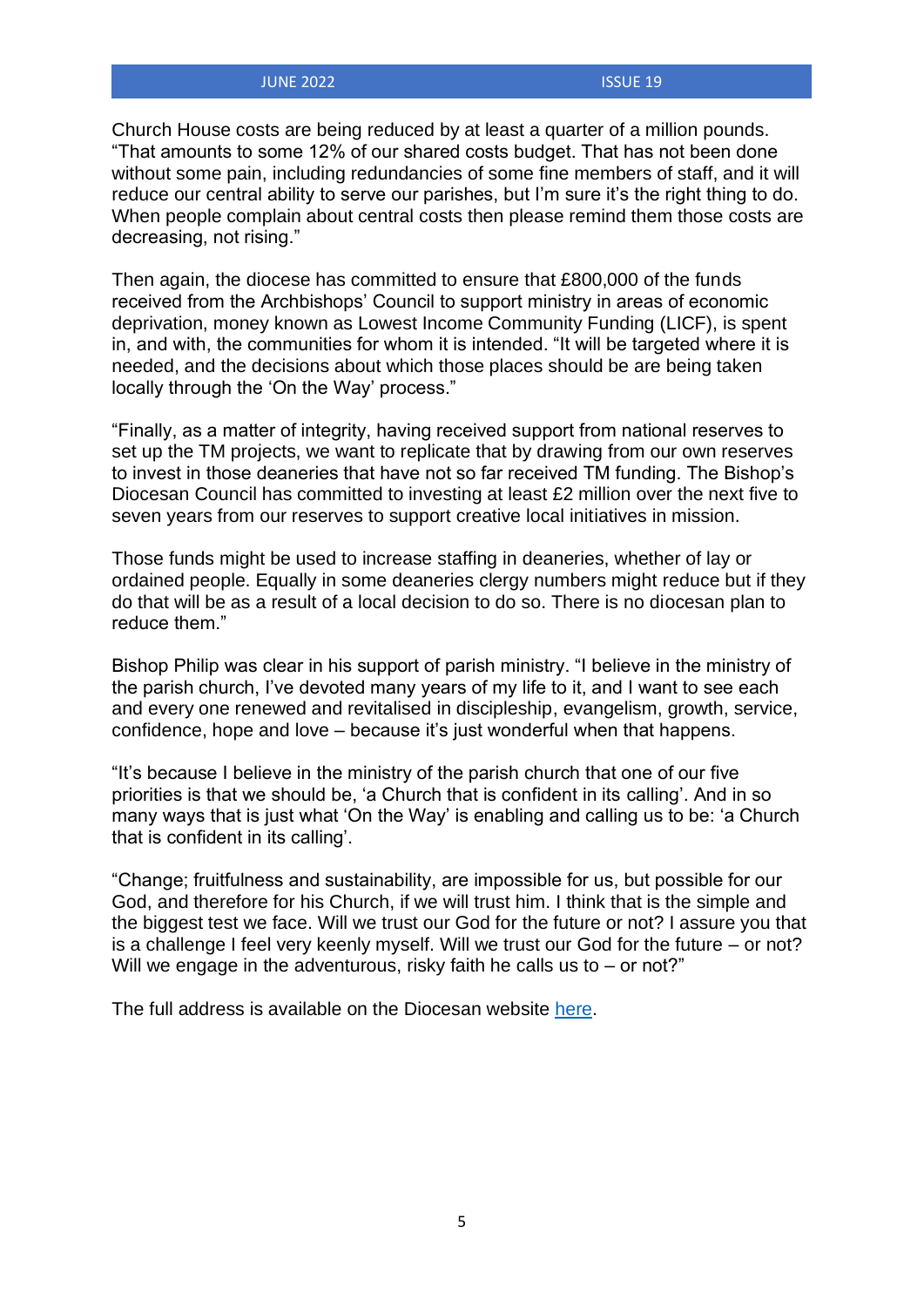## **JUNE 2022 ISSUE 19**



# **Jubilee Lunch at St Nicolas, Downderry**

There will be a bring and share lunch for the Jubilee on Sunday  $5<sup>th</sup>$  after the service.

Thank you to the team who are putting this together, including the flower team who are providing appropriately themed decorations.



# **Messy Jubilee Church**

The next Messy Church at St Germans Priory will be **Saturday 4 th June** from 11am.

There will be craft activities, Giant Jenga, Connect 4, ride on carts, circus skill toys as well tea, coffee and cake.

Everyone is welcome to join in at 12.30pm for bring your own teddy bears picnic. This will be outside if dry, with overspill into Port Eliot.

The foodbanks have recently requested: **Fruit juice** Jam/Marmite/Peanut butter Spaghetti hoops Tinned carrots Tinned fruit Washing powder Anti bac cleaning spray Hair conditioner/shampoo Jars of pasta sauce UHT milk



There is a drop off point in the porch of St Nicolas, Downderry and St Anne's, Hessenford.

The app BanktheFood is being used by our local foodbanks to show the Priority Items they need; it is in real time so is always up to date. More information [here](https://www.bankthefood.org/)

You can donate to the local Foodbank [here](https://www.stewardship.org.uk/partners/20144155)